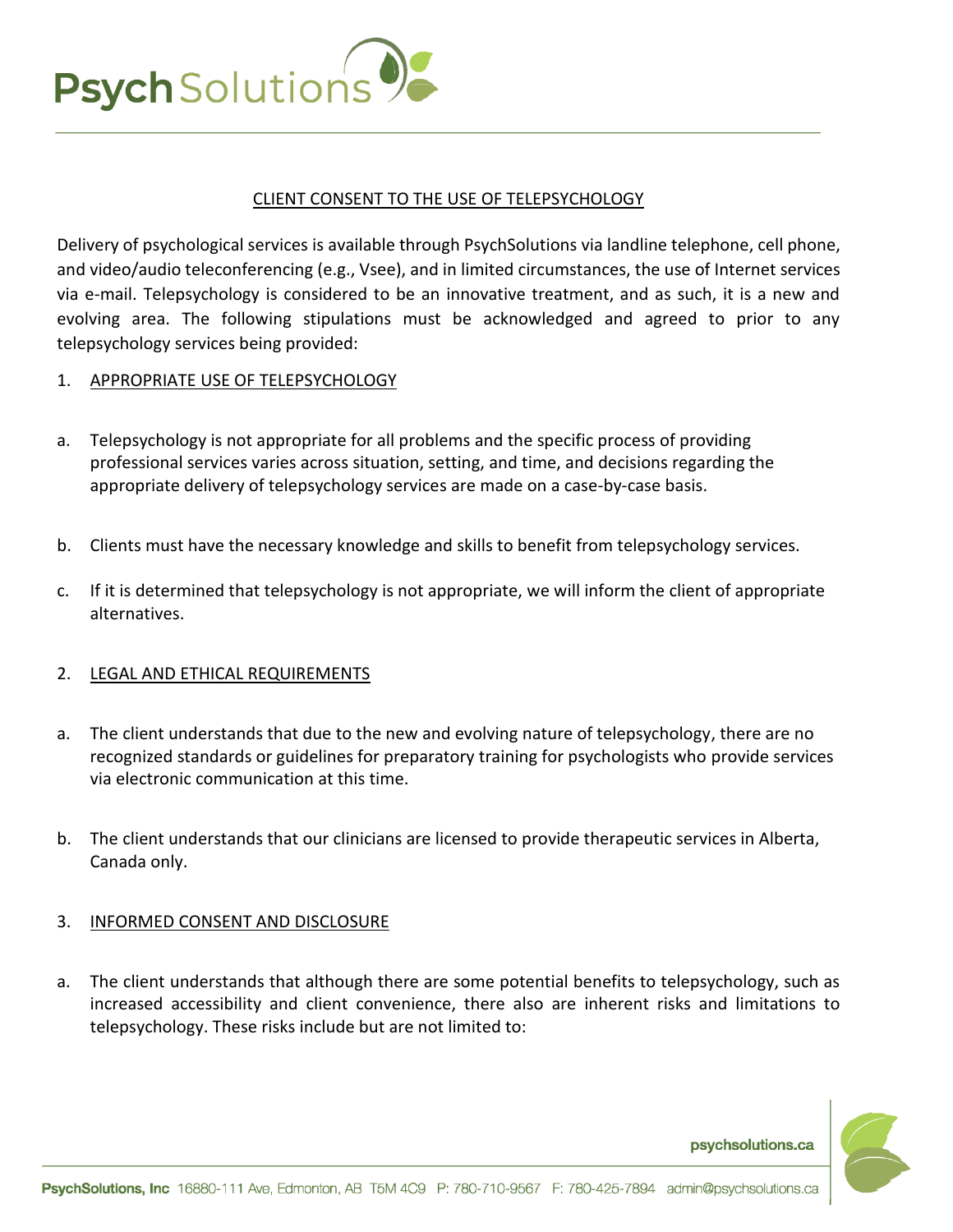- a. risks to confidentiality of information as it cannot be guaranteed that electronic communication is completely secure, security protocols may fail, or a breach of privacy may occur;
- b. the internet connection may not always be working correctly and therefore, some disruption to services may occur. This may include a loss of internet connection, delayed lip synching or video, difficulties in auditory/video information transmission, and/or deficiencies or failures of equipment;
- c. and the same information that a clinician would get if the client and clinician were face-to-face cannot necessarily be obtained during a telepsychology session, and therefore, the clinician may not be able to pick up on some of the nonverbal information they could have if the appt were in a faceto-face setting.
- b. The client understands that he/she may expect the anticipated benefits from the use of telepsychology but that no results can be guaranteed or assured.
- c. The client understands that the clinician will be legally required to provide clinical information if we receive a subpoena or that the clinician will be legally required to report any concerns of suspected or potential abuse and neglect of children or any suicidal or homicidal risks.
- d. Prior to providing services, it is agreed that the client will provide us with alternative means of contact, their current land address from which they will be during their telepsychology session, as well as emergency contacts/numbers within their jurisdiction in the event of emergency. We will also provide the client with alternative means of contacting the clinician when telepsychology services are not available.
- e. In the event of an emergency, it is understood, that emergency contacts and support, previously agreed to between the clinician and the client will be contacted. By providing telepsychology services, we cannot act in the role of crisis support and this role needs to be fulfilled by a professional(s) within the client's local vicinity. It is therefore imperative that the client identifies what services are available in his/her local area prior to any telepsychology services being provided.
- f. A back-up plan (e.g., phone number where you can be reached) will also need to be agreed upon in the event of technical problems or the need to restart a session.
- g. It is agreed that neither the clinician, nor the client, will record any telepsychology sessions without prior written approval from both parties.
- h. It is understood that it is the client's responsibility for the configuration of his/her electronic equipment used on his/her computer for telepsychology. It is understood that it is the client's responsibility to ensure the proper functioning of all electronic equipment before the session begins.



psychsolutions.ca